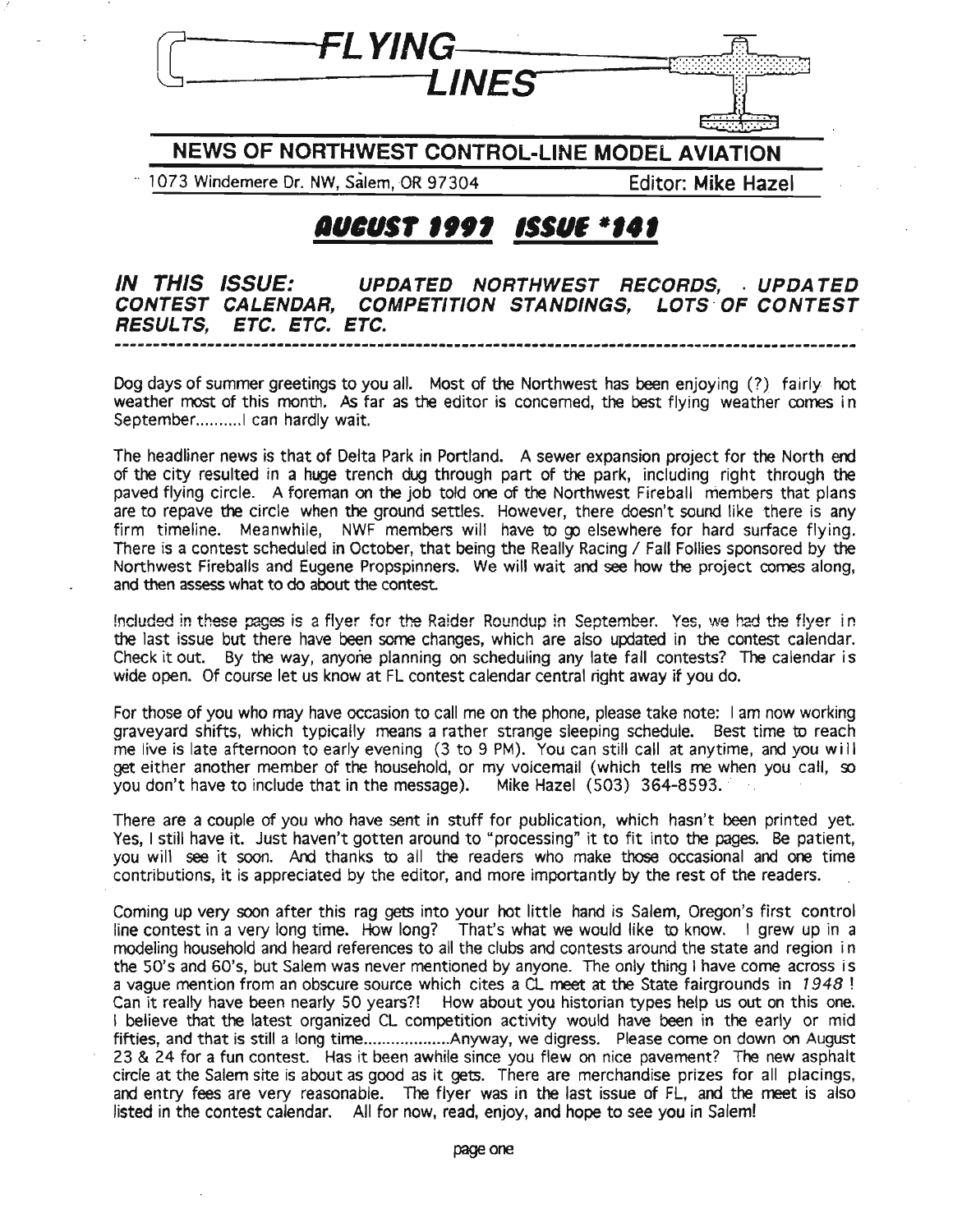## NORTHWEST CL CONTEST CALENDAR

THE FOLLOWING LISTING 15 A SUMMARY OF ALL KNOWN A.M.A. AND M.A.A.C. SANCTIONED EVENTS AS OF 8-05-97. FOR FURTHER INFORMATION, PLEASE CONTACT THE INDIVIDUAL LISTED. CONTEST DIRECTORS AND CLUB-LEADERS AREENCOURAGED TO CONTACTFLYING LINESAS SOONASPOSSIBLE WITH THEIR PLANS, INCLUDING REVISIONSAND TENTATIVE DETAILS. CONTEST FLYERS CAN ALSO BE INCLUDED AT NO CHARGE, ON A SPACE-AVA/LBLE BAS/s.

### AUGUST 23 &24: SALEM, OREGON

EVENTS: NORTHWEST RECORD RATIO SPEED, 80 MPH COMBAT, CLASS I MOUSE RACE, NW SPORT RACE, NW SUPER SPORT RACE, BALLOON BUST, PRECISION AEROBATICS IN FOUR SKILL CLASSES. SITE: BILL REIGEL MODEL AIRPARK (SALEM AIRPORT) SPONSOR: WESTERN OREGON CONTROL LINE FLYERS CONTACT: MIKE HAZEL, 1073 WINDEMERE DRIVE NW, SALEM, OREGON 97304 PHONE (503) 364-8593

#### AUGUST 24: VANCOUVER, BRITISH COLUMBIA

EVENTS: NW FLYING CLOWN RACE, MOUSE RACE CLASS I. SITE:? SPONSOR: PACIFIC AEROMODELLERS CLUB. CONTACT: MIKE CONNOR (604) 465-7277

#### SEPTEMBER 13 & 14: KENT, WASHINGTON RAIDER ROUNDUP

EVENTS: MOUSE RACE CLASS I, NW SUPER SPORT RACE, NW FLYING CLOWN RACE, NW SPORT RACE, PROFILE CARRIER, .15 CARRIER, CLASS I & II COMBINED CARRIER, 80 MPH-COMBAT, 1/2 A COMBAT, BC NOLSTALGIA DIESEL COMBAT, OLD TIME STUNT, CLASSIC STUNT, NORTHWEST RECORD RATIO SPEED, NATIONAL RECORD RATIO SPEED, SPORTSCALE, PROFILE SCALE; PRECISION AEROBATICS: (BEGINNER-INTERMEDIATE; ADVANCED; EXPERT) SITE: BOEING SPACE CENTER - KENT. SPONSOR: SEATTLE SKYRAIDERS CONTACT: DAVE GARDNER (206) 226-9667 FAX (206) 226-2759

#### VGMC RACE-Q-RAMA SEPTEMBER 28: COCUITLAM, BRITISH COLUMBIA

EVENTS:\_CLASS.I.MOUSE RACE, ..NW.SPORT.RACE \_\_\_\_SITE:\_UPPER COQUITLAM CONTACT: BRUCE DUNCAN PARK SPONSOR: VANCOUVER GAS MODEL CLUB (604) 241-8255 FAX (604)241-8166

### OCTOBER 4 &5: RICHLAND, WASHINGTON

EVENTS: CLASS I MOUSE RACE, NW FLYING CLOWN RACE, NW SPORT RACE, NW SUPER SPORT RACE, .15 CARRIER, PROFILE CARRIER, CLASS I & /I COMBINED CARRIER, OLD TIME STUNT SITE: TBA SPONSOR: COLUMBIA BASIN BALSA BASHERS.

OCTOBER 11 & 12: PORTLAND, OREGON REALLY RACING & FALL FOLLIES EVENTS: MOUSE RACE CLASS I, MOUSE RACE CLASS II, AMA GOODYEAR, SLOW RAT RACE, RAT RACE, NW SPORT RACE, NW SUPER SPORT RACE, NW FLYING CLOWN RACE, PRECISION AEROBATICS (IN FOUR SKILL CLASSES) SITE: DELTA PARK SPONSOR: EUGENE PROPSPINNERS & NORTHWEST FIREBALLS CONTACT: MIKE HAZEL, 1073 WINDEMERE DRIVE NW, SALEM, OREGON 97304 PHONE (503) 364-8593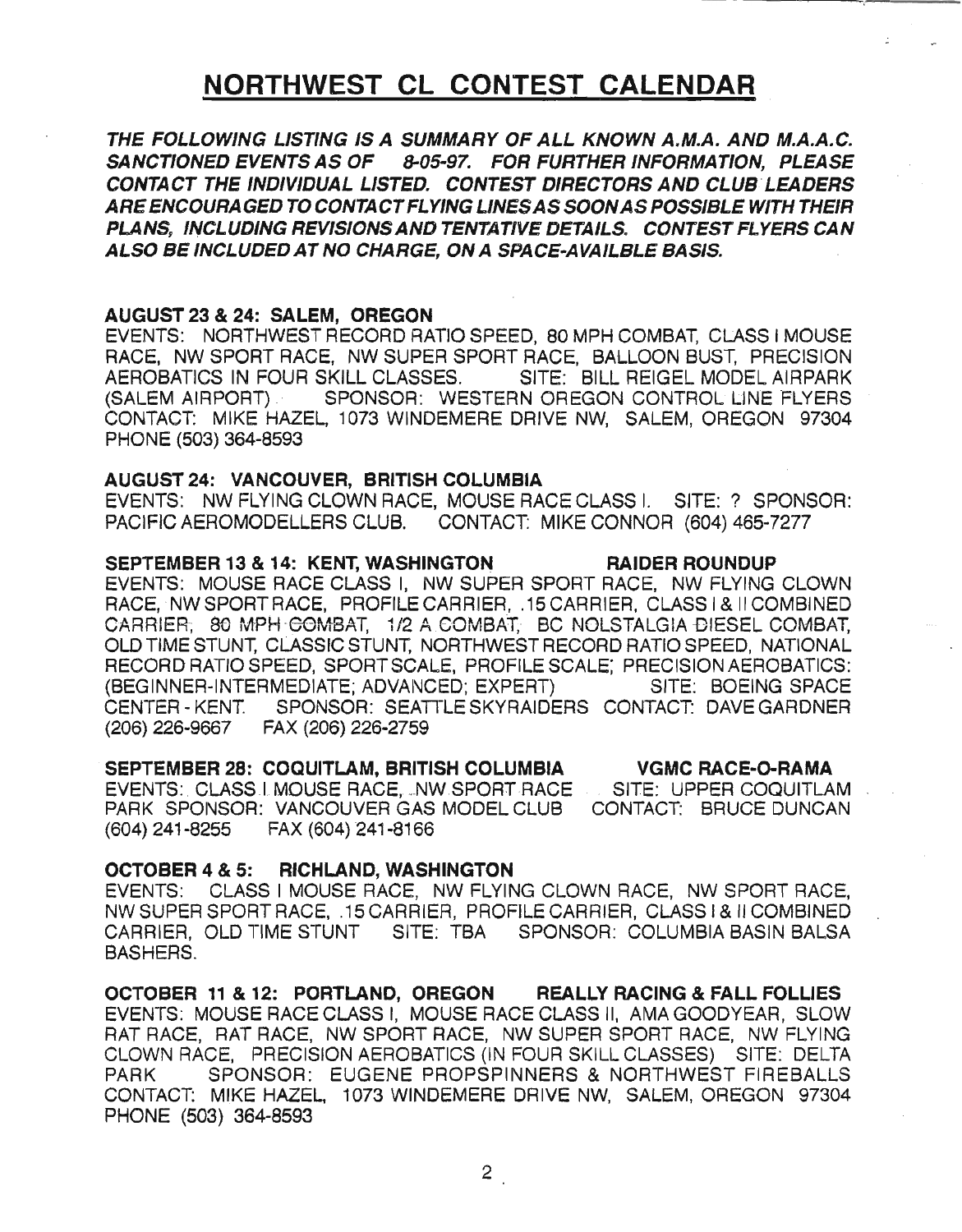## CONTEST RESULTS

#### BLADDER GRABBER XX, JUNE 28 & 29, 1997 SNOHOMISH, WASHINGTON  $\mathbf{r}$

#### AMA FAST COMBAT (31 ENTRIES)

1) MARK SMITH 2) JEFF HANAUER 3) MARK RUDNER 4) TIE: MEL LYNE & GARY PERKINS

-- --- -------------- - - - ------- --- ------ ------- -- - ------- --- - - -

## PACIFIC AEROMODELERS CLUB INVITATIONAL JULY 26 & 27, 1997 RICHMOND, BRITISH COLUMBIA

## OLD TIME STUNT ( 6 ENTRIES) FLYING CLOWN RACE ( 7 ENTRIES)

| 2) | <b>PAUL GIBEAULT</b><br>MIKE CONNER<br>DERRICK MEADOWS<br>RICK MEADOWS | 281<br>264<br>229<br>127 | MIKE CONNER<br>KEITH VARLEY<br>DAN RUTHERFORD | 268.6<br>268.2<br>260.0 |
|----|------------------------------------------------------------------------|--------------------------|-----------------------------------------------|-------------------------|
|    |                                                                        |                          |                                               |                         |

#### NORTHWEST SPORT RACE ( 8 ENTRIES)

|     | <b>PAUL GIBEAULT</b> | 9:04.57  |                    |       |
|-----|----------------------|----------|--------------------|-------|
| (2) | HENRY HAJDIK         | 9:17.09  | JASHA WONDRATSCHEK | 219.5 |
|     | RICK MEADOWS         | 9:30.66  | (NAME INCOMPLETE)  | 146.0 |
| 4)  | FRANK BODEN          | 11:59.28 | DERRICK MEADOMIC   | 10C C |

|    | <b>RICK MEADOWS</b> | 176.95 | KEITH VARLEY        | 421.0 |
|----|---------------------|--------|---------------------|-------|
|    |                     |        |                     |       |
| 2) | <b>FRANK BODEN</b>  | 59.82  | <b>RICK MEADOWS</b> | 401.5 |

## **PROFILE CARRIER** ( 6 ENTRIES )  $(3)$

|                |                     |                    | <b>ADVANCED</b> | $(3$ ENTRIES $)$ |
|----------------|---------------------|--------------------|-----------------|------------------|
|                | BARRIE SHANDEL      | 192.18             |                 |                  |
| 2)             | DERRICK MEADOWS     | 185.85             | DAN RUTHERFORD  |                  |
| 3)             | MIKE POTTER         | 184.37             | MIKE CONNER     |                  |
| $\overline{A}$ | $1117 - 2211 - 127$ | - <del>--</del> -- |                 |                  |

#### SPORT SCALE (3 ENTRIES)

|    | RICK MEADOWS (SCORES NOT REPORTED) |                    |       |
|----|------------------------------------|--------------------|-------|
| 2) | FRANK BODEN                        | <b>PAUL WALKER</b> | 585.5 |
|    | DERRICK MEADOWS                    | CHRIS COX          | 564.0 |

|                      |     | EMIL KOVAC              | 279.8         |
|----------------------|-----|-------------------------|---------------|
| <b>PAUL GIBEAULT</b> | 281 | MIKE CONNER             | 268.6         |
| MIKE CONNER          | 264 | KEITH VARLEY            | 268.25        |
| DEBBICK MEADOWS      | 229 | <u>DAN DI ITUCDEQOD</u> | $\sim$ $\sim$ |

#### PRECISION AEROBATICS

#### BEGINNER ( 3 ENTRIES )

| HENRY HAJDIK<br>RICK MEADOWS | 9:17.09<br>9:30.66 | JASHA WONDRATSCHEK<br>(NAME INCOMPLETE) | 219.5<br>146.0 |
|------------------------------|--------------------|-----------------------------------------|----------------|
| FRANK BODEN                  | 11:59.28           | DERRICK MEADOWS                         | 136.5          |

## .15 CARRIER ( 2 ENTRIES) INTERMEDIATE ( 3 ENTRIES)

| 4 N | DADDIE OUANDEL                     | $100 + 0$       |   | <b>ADVANCED</b>              | $(3$ ENTRIES) |                |
|-----|------------------------------------|-----------------|---|------------------------------|---------------|----------------|
|     | PROFILE CARRIER<br>6 ENTRIES       |                 |   | PAUL GIBEAULT                |               | 359.5          |
|     | <b>RICK MEADOWS</b><br>FRANK BODEN | '76.95<br>59.82 | っ | KEITH VARLEY<br>RICK MEADOWS |               | 421.0<br>401.5 |

| 2) | DERRICK MEADOWS<br>MIKE POTTER<br>MIKE CONNER | 85.85<br>184.37<br>177.91 | DAN RUTHERFORD<br>MIKE CONNER<br>KARL BROWN | 465.0<br>443.5<br>438.5 |
|----|-----------------------------------------------|---------------------------|---------------------------------------------|-------------------------|
|    |                                               |                           |                                             |                         |

## EXPERT ( 6 ENTRIES)

|    | PAUL WALKER   | 585.5 |
|----|---------------|-------|
| 2) | CHRIS COX     | 564.0 |
| 3) | JOHN LEIDLE   | 526.0 |
| 4) | ALAN RESINGER | 520.0 |

**&**

## SUBSCRIPTION EXPIRATION DEPARTMENT HEY HEY! DON'T FADE AWAY! SEND IN YOUR RENEWAL TODAY! THIS IS LAST ISSUE FOR THE FOLLOWING:

DON BERRY, FRANK BODEN, DOUG KNOYLE, ART LANDER, BOB PARKER, SHAWN PARKER, RICHARD SCHERER, JESSE ST. JOHN, DOUGTAFFINDER.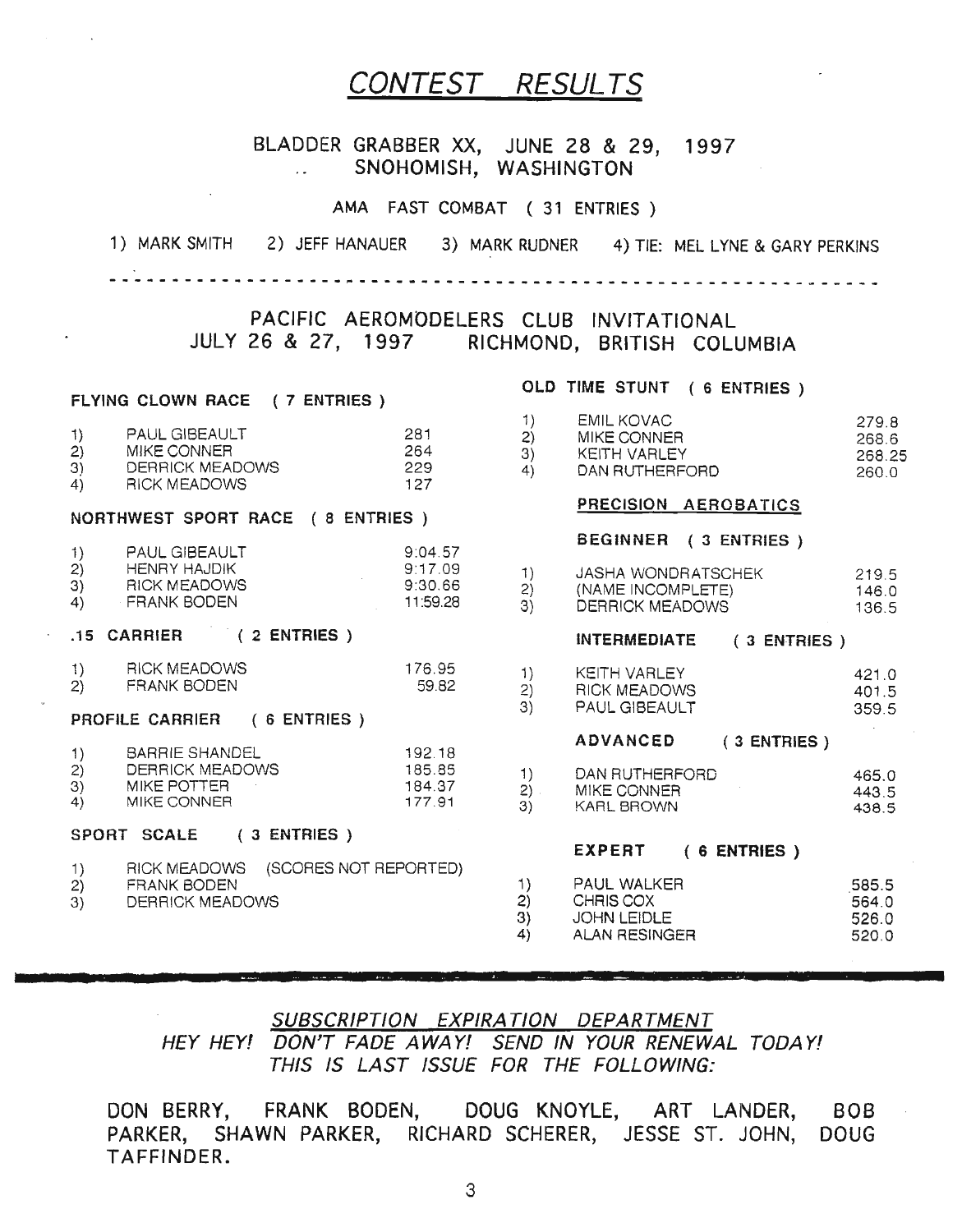# .---- - --- - **The Scoreboard** Northwest control-line competition standings.

June was a busy month on the contest trail with the expanded former Stuntathon (now the Summerf)y), the Bladder Grabber and a Diesel Combat contest.

So the racing, aerobatics, speed and carrier standings were juggled in midsummer.

We've not yet received results from the July 19-20 Can-Am Speed Championships in Coquitlam, B.C., nor the Richmond, B.C., PAC Invitational  $\sim$  look for those along with August meets in the next issue.

Contests counted to date: March 9, Coquitlam, -B.C.; March 15, Richland, Wash.; April 6, Richmond, B.C.; April 20, Mission, B.C.; April 20, Portland, Ore.; May 10, Vancouver, B.c.; May 23- 25, Roseburg, Ore.; June 14-15, Kent, Wash.; June 28-29, Snohomish, Wash.; July 6, Mission, B.c.

Following are the standings for updated events:

#### 1997 STANDINGS through July 23

#### MOUSE RACE CLASS I 1. Todd Ryan 22 2. Bruce Duncan 21 3. Stephen Cox 14 PaulGibeault 14 Nitroholics Racing Team 14 CLOWN RACE 1. Todd Ryan 28 2.5&5 Racing Team 14 3. Stephen Cox 13 4. JoeRice 12 5. John Howell 11 NORTHWEST SUPER SPORT RACE 1. Todd Ryan 11 2. 5&5 Racing Team 10 3. Cleaver Team 6 4. Nitroholics Racing Team 6 5. Rich McConnell 2 OVERALL RACING 1. Todd Ryan 80 2. Stephen Cox 41

| 3. Nitrobolics Racing Team<br>4. Paul Gibeault | 41<br>38 |
|------------------------------------------------|----------|
| 5. S&S Racing Team                             | 34       |
| 6. Joe Rice                                    | 25       |
| 7. James Cox                                   | 24       |
| <b>Bruce Duncan</b>                            | 24       |
| 9. Ron Salo                                    | 23       |
| 10. Travis Morgan                              | 19       |
| PRECISION AEROBATICS                           |          |
| 1. Bob Parker                                  | 22.5     |
|                                                |          |
| 2. Jack Pitcher                                | 20.25    |
| 3. Chris Cox                                   | 18.75    |
| 4. Pat Johnston                                | 16       |
| 5. Paul Walker                                 | 15       |
| <b>CLASSIC STUNT</b>                           |          |
| 1. Don McClave                                 | 18       |
| 2. John Leidle                                 | 5        |
| 3. Lee Uberbacher                              | 4        |
| 4. Rich McConnell                              | 3        |
| <b>OLD-TIMESTUNT</b>                           |          |
| 1. Emil Kovac                                  | 9        |
| 2. Mike Conner                                 | 8        |
|                                                |          |
| 3. Rich McConnell                              | 7        |
| 4. Bob Emmett                                  | 6        |
| <b>OVERALL STUNT</b>                           |          |
| 1. Bob Parker                                  | 37.5     |
| 2. Jack Pitcher                                | 20.25    |
| 3. Chris Cox                                   | 18.75    |
| 4. Don McClave                                 | 18       |
| 5. Pat Johnston                                | 16       |
| 6. Paul Walker                                 | 15       |
| 7. John Leidle                                 | 11       |
| 8. Rich McConnell                              | 10       |
| 9. Emil Kovac                                  | 9        |
|                                                | 8        |
| 10. Mike Conner                                |          |
| 80-MPH COMBAT                                  |          |
| 1. Rich Salter                                 | 8        |
| 2. Tom Strom                                   | 6        |
| 3. Dick Salter                                 | 5        |
| <u>AMA COMBAT</u>                              |          |
| 1. Mel Lyne                                    | 14       |
| 2. Norm McFadden                               | 6        |
| 3. Gary Harris                                 | 4        |
| 4. Mark Hansen                                 | 3        |
| <u>VINTAGE DIESEL COMBAT</u>                   |          |
| 1. Paul Dranfield                              | 12       |
| 2. Rick Meadows                                | 9        |
| 3. Troy Lyne                                   | 8        |
| 4. Derrick Meadows                             | 6.5      |
|                                                | 5.5      |
| 5. Mel Lyne                                    |          |
| OVERALL COMBAT                                 |          |
| 1. Mel Lyne                                    | 19.5     |
| 2. Paul Dranfield                              | 12       |
| 3. Gary Harris                                 | 10       |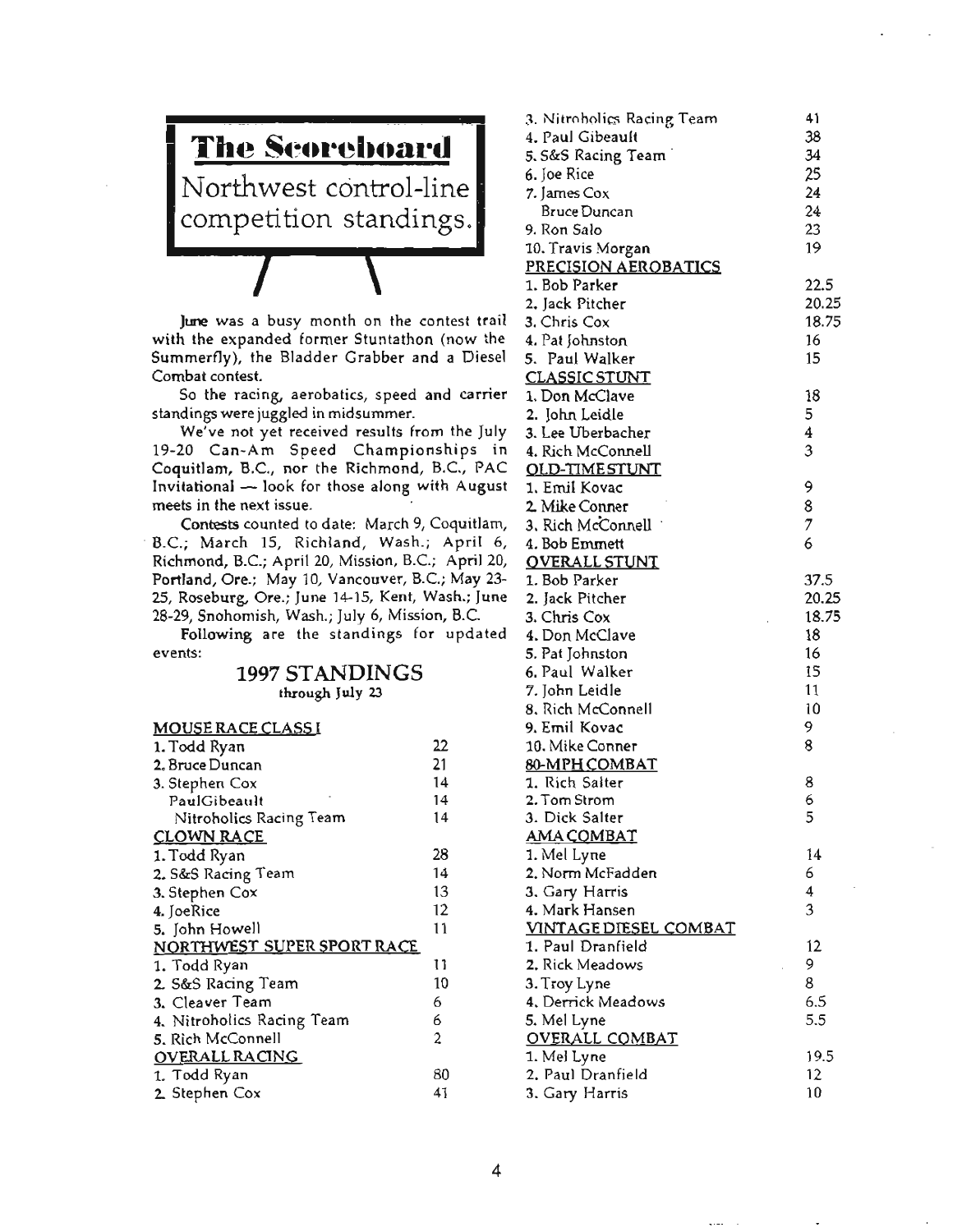| 4. Rick Meadows                                  | 9                                            |
|--------------------------------------------------|----------------------------------------------|
| 5. Rich Salter                                   | 8                                            |
| Troy Lyne                                        | 8                                            |
| 7. Ken Burdick                                   | $\overline{7}$                               |
| 8. Derrick Meadows                               | 6.5                                          |
| 9. Tom Strom                                     | 6                                            |
| Mark Hansen                                      | 6                                            |
| Norm McFadden                                    | 6                                            |
| .15 NAVY CARRIER                                 |                                              |
| 1. Todd Ryan                                     |                                              |
| 2. Joe Rice                                      | 7                                            |
|                                                  | $\frac{4}{7}$                                |
| 3. Alan Olson                                    | $\begin{array}{c}\n3 \\ 3 \\ 2\n\end{array}$ |
| Shawn Parker                                     |                                              |
| 5. Rick Meadows                                  |                                              |
| Mike Potter                                      |                                              |
| <b>PROFILE NAVY CARRIER</b>                      |                                              |
| 1. ToddRyan                                      | 15                                           |
| 2. Alan Olson                                    | 7                                            |
| 3. John Thompson                                 | 5                                            |
| <b>4. Euan Edmonds</b>                           | $\overline{\mathbf{4}}$                      |
| 5. Rich McConnell                                | 3                                            |
| Mike Conner                                      | 3                                            |
| <b>OVERALL NAVY CARRIER</b>                      |                                              |
| 1. ToddRyan                                      | 22                                           |
| 2. Alan Olson                                    | 10                                           |
| 3. John Thompson                                 | 5                                            |
| 4. Joe Rice                                      | $\overline{\mathbf{4}}$                      |
| EuanEdmonds                                      | $\overline{4}$                               |
| 6. Frank Boden                                   | 3                                            |
| Shawn Parker                                     |                                              |
| Rich McConnell                                   | $\frac{3}{3}$                                |
| Rick Meadows                                     | 3                                            |
| 10. Mike Conner                                  | $\overline{2}$                               |
|                                                  |                                              |
| SPEED (all classes combined)<br>1. Paul Gibeault |                                              |
|                                                  | 12                                           |
| 2. Ron Salo                                      | 10                                           |
| 3. Jerry Thomas                                  | 7                                            |
| Chris Sackett                                    | $\overline{7}$                               |
| 5. R.J. Spahr                                    | 6                                            |
| 6. Dick Salter                                   | 5                                            |
| Mike Hazel                                       | 5                                            |
| 8. Chris Hazel                                   | $\overline{4}$                               |
| 9. S&S&Sons                                      | 3                                            |
| Chuck Schuette                                   | 3                                            |
|                                                  |                                              |

#### JUNIOR OVERALL

| 1. Stephen Cox     | 41   |
|--------------------|------|
| 2. James Cox       | 28   |
| 3. Derrick Meadows | 10.5 |
| 4. Nathan St. John | 9    |
| 5. Kirk Hagman     | 6    |
| 6. EuanEdmonds     | 4    |
| Chris Hazel.       | 4    |
| 8. Greg Nelson     | 2    |
| Mike Nelson        |      |
| Nick Hagman        |      |

Flying Lines keeps track of standings in all AMA rulebook and Northwest official events, in all Northwest sanctioned contests.

Your FL editors do their best to keep up on the results, but contest directors can help keep the standings up to date by making sure to send the results to FL immediately after the contest. When you send your report to AMA, remember to send the results to FL, too. If you spot any errors, please let us know.

Results must include the placing in each event through fourth place and the report also must list the number of contestants in the event, in order for the point standings to be counted accurately.

Also, please include in your report the hometown of the contestants. Only Northwest residents are counted in the standings (AMA Dist. XI and British Columbia). The score of each contestant also should be listed for general reporting purposes and for checking against the Northwest records, another popular Fl. feature.

Send results to statistician John Thompson at the address listed below.

Remember, only results that we receive can be counted, so send them in. If you flew in a contest that doesn't appear to be counted, contact the contest director or FL and ret us know.

*Send contest results, corrections and other correspondence regarding Northwest Competition Standings to John Thompson, 2456 Quince St., EUKene,* OR *97404, e-mail jolmT4051@aol.com. For a printed copy of complete standinRs for any event, send a self-addressed, stamped envelope.*

*FLYING LINES* is produced by a staff of volunteers interested in keeping lines of communication open .between Northwest region control line modelers. *FLYING LINES* is independent of any organization, and is made possible by the financial support of its base of subscribers.

The *FLYING LINES* staff: John Thompson, Orin Humphries, Jim Cameron, Paul Gibeault, Gerald Schamp, Fred Cronenwett; Mike Hazel, editor. Contributions for publication are welcomed. Any material submitted to the editor which is not for publication should be indicated as such. Duplication of contents is permissible, provided source is acknowledged.

*FLYING LINES* is published nine times per year. Subscription rate is \$13.00 for USA, and \$15.00 for Canada (U.S. funds). Subscription expiration is noted on the mailing label - check the issue number listed after name.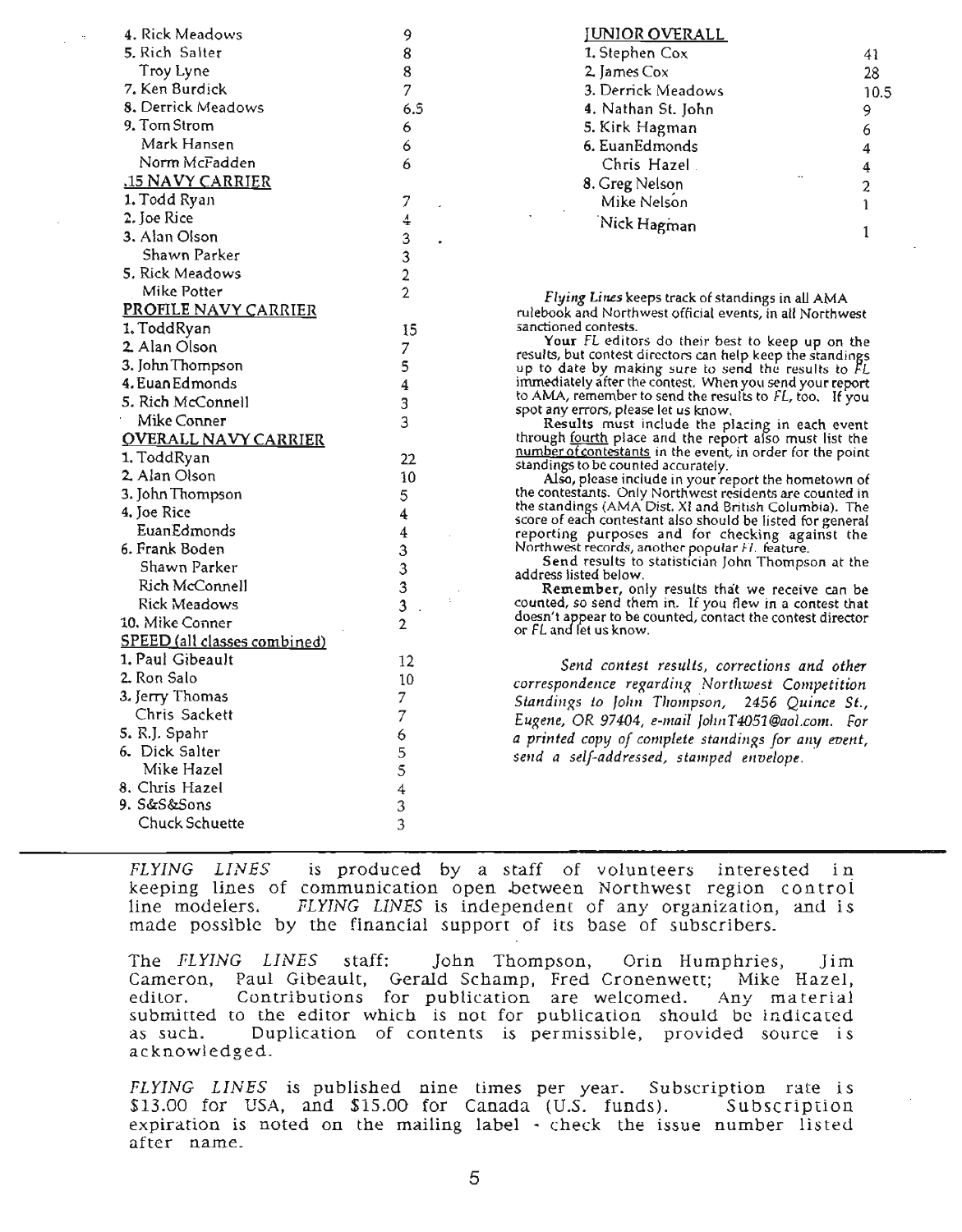# • 이品 정 all who at  $\sum_{i=1}^n a_i$ VANCOUVER GAS MODEL CLUB c<sup>√.</sup> < ∠ . ≈

NORTHWEST RECORDS SET.

|                                                       |                                                                          | VANCOUVER GAS MODEL CLUB<br>CAN-AM SPEED CHAMPIONSHIPS |                                                                                                                                                                                                                    |                |
|-------------------------------------------------------|--------------------------------------------------------------------------|--------------------------------------------------------|--------------------------------------------------------------------------------------------------------------------------------------------------------------------------------------------------------------------|----------------|
| SKIES CLEAR                                           |                                                                          |                                                        | THIS SPECIALTY CONTROL-LINE COMPETITION WAS HELD JULY 19TH 720TH, 1997<br>AT UPPER COQUITLAM RIVER PARK, COQUITLAM, B.C THE CONDITIONS WERE<br>NEAR PERFECT, TEMP MID DA Y WAS ABOUT 80 TO 85 F. WINDS WERE LIGHT, |                |
|                                                       |                                                                          |                                                        | ABOUT 70% OF THE NORTHWEST (OREGON, WASHINGTON, & B.C.) C/L SPEED COMPETITORS ATTENDED. THE CONTEST FORMAT WAS RECORD RATIO VS NORTHWEST RECORDS AS ACCEPTED BY FLYING LINES MAGAZINE.                             |                |
| NORTHWEST RECORDS SET.                                |                                                                          |                                                        | FLIGHT TIMES WERE EXCELLENT WITH THREE CANADIAN NATIONAL, AND TWO                                                                                                                                                  |                |
| NAME                                                  | CLASS                                                                    | N/W RECORD                                             | BEST TIME                                                                                                                                                                                                          | ℅              |
| CHUCK SCHUETTE                                        | 21 SPORT                                                                 | <b>HdM 26.611</b>                                      | $152.87*$                                                                                                                                                                                                          | 103            |
| PAUL GIBEAULT                                         | FAJ (F2A)                                                                | 175.45 MPH                                             | 176.698**                                                                                                                                                                                                          | $\overline{0}$ |
| RON SALO                                              | ∞                                                                        | 168.16 MPH                                             | $167.06***$                                                                                                                                                                                                        | \$             |
| PAUL GIBEAULT                                         | $F-40$                                                                   | 153.13 MPH                                             | 148.95                                                                                                                                                                                                             | 97             |
| DICK SALTER                                           | JET                                                                      | 196.64 MPH                                             | 183.04                                                                                                                                                                                                             | 5              |
| BOB SPAHR                                             | 1/2A PROTO                                                               | 101.60 MPH                                             | 90.92                                                                                                                                                                                                              | 89             |
| JERRY THOMAS                                          | EI                                                                       | 196.64 MPH                                             | 174.86                                                                                                                                                                                                             | 88             |
| JAMES COX                                             | 1/2A PROTO                                                               | 101.60 MPH                                             | 66.54****                                                                                                                                                                                                          | 8              |
| New Northwest Record<br>$***$<br>$\ddot{\ddot{\ast}}$ | New Northwest & Canadian National Record<br>New Canadian National Record |                                                        |                                                                                                                                                                                                                    |                |
| all who attended, see you next year.                  |                                                                          |                                                        | excursion. There are not too many prettier model park sites anywhere in the world. A thanks to<br>Next year we hope others will attend from far away places by making this a possible holiday                      |                |
| Bruce Duncan CD<br>$\check{\checkmark}$<br>سينتيب     |                                                                          |                                                        |                                                                                                                                                                                                                    |                |
|                                                       |                                                                          |                                                        |                                                                                                                                                                                                                    |                |
| 6                                                     |                                                                          |                                                        |                                                                                                                                                                                                                    |                |
|                                                       |                                                                          |                                                        |                                                                                                                                                                                                                    |                |
|                                                       |                                                                          |                                                        |                                                                                                                                                                                                                    |                |
|                                                       |                                                                          |                                                        |                                                                                                                                                                                                                    |                |

Bruce Duncan CD 11111

penalised MMike TysonMear biting tactics, and generally kept law and order.

 $\sum_{\substack{X \in \mathbb{R}^d \\ X \neq 0}}$   $\sum_{\substack{X \in \mathbb{R}^d \\ X \neq 0}}$   $\sum_{\substack{X \in \mathbb{R}^d \\ X \neq 0}}$   $\sum_{\substack{X \in \mathbb{R}^d \\ X \neq 0}}$   $\sum_{\substack{X \in \mathbb{R}^d \\ X \neq 0}}$   $\sum_{\substack{X \in \mathbb{R}^d \\ X \neq 0}}$   $\sum_{\substack{X \in \mathbb{R}^d \\ X \neq 0}}$  $\frac{d}{dx}$   $\frac{d}{dx}$   $\frac{d}{dx}$   $\frac{d}{dx}$   $\frac{d}{dx}$   $\frac{d}{dx}$   $\frac{d}{dx}$   $\frac{d}{dx}$   $\frac{d}{dx}$   $\frac{d}{dx}$   $\frac{d}{dx}$   $\frac{d}{dx}$   $\frac{d}{dx}$   $\frac{d}{dx}$   $\frac{d}{dx}$   $\frac{d}{dx}$   $\frac{d}{dx}$   $\frac{d}{dx}$   $\frac{d}{dx}$   $\frac{d}{dx}$   $\frac{d}{dx}$   $\frac{d}{dx}$   $\frac{1}{\sqrt{2}}$   $\frac{1}{\sqrt{2}}$   $\frac{1}{\sqrt{2}}$   $\frac{1}{\sqrt{2}}$   $\frac{1}{\sqrt{2}}$   $\frac{1}{\sqrt{2}}$   $\frac{1}{\sqrt{2}}$   $\frac{1}{\sqrt{2}}$   $\frac{1}{\sqrt{2}}$   $\frac{1}{\sqrt{2}}$   $\frac{1}{\sqrt{2}}$   $\frac{1}{\sqrt{2}}$   $\frac{1}{\sqrt{2}}$   $\frac{1}{\sqrt{2}}$   $\frac{1}{\sqrt{2}}$   $\frac{1}{\sqrt{2}}$   $\frac{1}{\sqrt{2}}$   $\mathbf{P}$   $\mathbf{u}$   $\mathbf{u}$   $\mathbf{u}$   $\mathbf{u}$   $\mathbf{v}$   $\mathbf{v}$   $\mathbf{v}$   $\mathbf{v}$   $\mathbf{v}$   $\mathbf{v}$   $\mathbf{v}$   $\mathbf{v}$   $\mathbf{v}$   $\mathbf{v}$   $\mathbf{v}$   $\mathbf{v}$   $\mathbf{v}$   $\mathbf{v}$   $\mathbf{v}$   $\mathbf{v}$   $\mathbf{v}$   $\mathbf{v}$   $\mathbf{v}$   $\mathbf{$ NEAR PERFECT. THE MID DAY STREET AND DAY ABOUT 20 TO 85 F. WINDS WERE LIGHT. THE MID DAY ABOUT 80 TO 85 F. WINDS WE  $\vec{A}$  ,  $\vec{B}$  ,  $\vec{B}$  ,  $\vec{B}$  ,  $\vec{B}$  ,  $\vec{C}$  ,  $\vec{C}$  ,  $\vec{C}$  ,  $\vec{C}$  ,  $\vec{C}$  ,  $\vec{C}$  ,  $\vec{C}$  ,  $\vec{C}$  ,  $\vec{C}$  ,  $\vec{C}$  ,  $\vec{C}$  ,  $\vec{C}$  ,  $\vec{C}$  ,  $\vec{C}$  ,  $\vec{C}$  ,  $\vec{C}$  ,  $\vec{C}$  , COMPETITORS AT RECORD AT RECORD AT RECORD RATIO VS AT RECORD RATIO VS AND RECORD RATIO VS AND RECORD RATIO VS A NORTHWEST RECORDS AS ACCEPTED BY FLYING LINES FLIGHT TIMES WERE EXCELLENT WITH THREE CANADIAN NATIONAL, AND TWO

| Adrian Duncan<br><b>Rick Meadows</b><br>Frank Bowden<br>Paul Dranfield<br>Henry Hajdik<br>Mel Lyne<br>ă<br>$\equiv$<br>4.<br>$\circ$<br>3 | 8pts<br>3<br>$\sim$<br>∞<br>3<br>6 | قل                                                                             |  |
|-------------------------------------------------------------------------------------------------------------------------------------------|------------------------------------|--------------------------------------------------------------------------------|--|
|                                                                                                                                           |                                    | Next 5 rounds of Nostalgia<br>PM, and 80 mph on Sep 14.<br>"Raider Roundup" in |  |

 $5.5$  Rounds Nostal $\frac{1}{2}$ IRET And Bowden<br>6 Frank Bowden 2<br>Next 5 rounds of Nostalgia Diesel Combat is August 10 at Mission. Following that  $\overline{z}$   $\overline{z}$   $\overline{z}$  at  $\overline{z}$  $\Xi$  entries were Henry Hajdik (flew very hard for a recent combat retread),  $\Xi$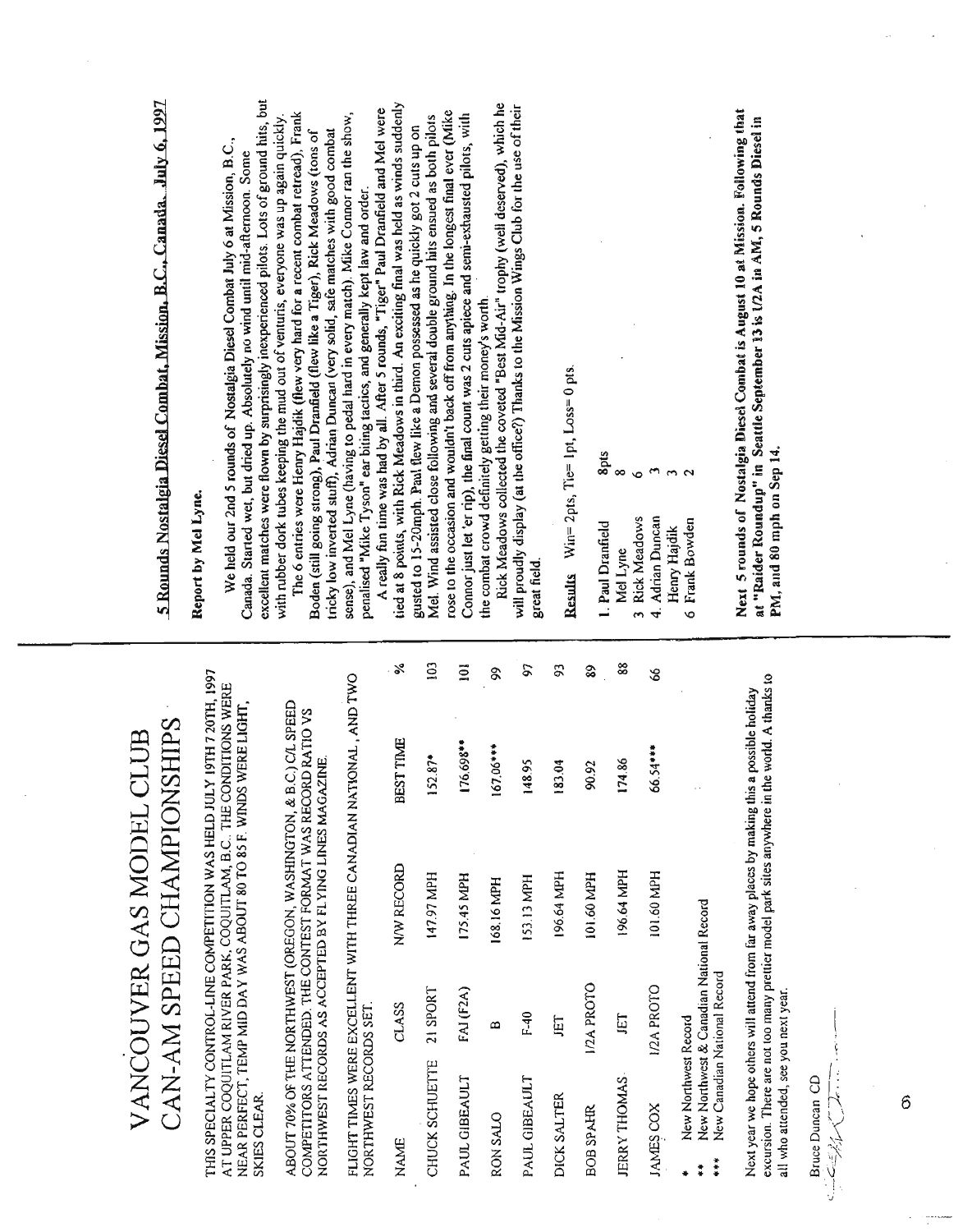| CONTEST NAME: | SUMMERFLY '97    |
|---------------|------------------|
| Sanction No.  | 71783            |
| Date(s)       | June 14-15, 1997 |
|               |                  |
|               |                  |

| CONTEST NAME                                                            |       | SUMMERFLY '97    |                    |                                    |               |                          |
|-------------------------------------------------------------------------|-------|------------------|--------------------|------------------------------------|---------------|--------------------------|
| Sanction No                                                             | 71783 |                  |                    |                                    |               |                          |
| Date(s)                                                                 |       | June 14-15, 1997 |                    |                                    |               |                          |
|                                                                         |       |                  |                    |                                    |               |                          |
|                                                                         |       |                  |                    | EVENT: National Record Ratio Speed |               |                          |
| EVENT: Northwest Record Ratio Speed<br>No. of Entries for this Event: 6 |       |                  |                    | No. of Entries for this Event:     |               |                          |
| Name:                                                                   |       | AMA No.          |                    | Place Mame:                        | AMA No.       | Place                    |
| Paul Gibeault                                                           | 99.1% | 255399           |                    | 93.5%<br>Ron Salo                  | 25617         |                          |
| Mike Hazel                                                              | 79.9% | 39021            | $\sim$             | 89.9%<br>Jerry Thomas              | $\frac{1}{2}$ | $\overline{\mathbf{c}}$  |
| Chris Hazel                                                             | 56.7% | 414081           | $\sim$             | 89.4%<br>Dick Salter               | 5031          | $\sim$                   |
| Ron Salo                                                                |       | 25617            | ↽                  | Paul Gibeault                      |               | ▿                        |
| Euan Edmonds                                                            |       | 492211           | S                  | Mike Hazel                         |               | S                        |
| <b>Scott Newkirk</b>                                                    |       | 4671             | $\circ$            | Chris Hazel                        |               | Ó                        |
|                                                                         |       |                  |                    |                                    |               |                          |
|                                                                         |       |                  |                    |                                    |               |                          |
|                                                                         |       |                  |                    |                                    |               |                          |
|                                                                         |       |                  |                    |                                    |               |                          |
|                                                                         |       |                  |                    |                                    |               |                          |
| EVENT: Old Time Stunt                                                   |       |                  |                    | JEVENT: Classic Stunt              |               |                          |
| No. of Entries for this Event:                                          |       | ۰                |                    | No. of Entries for this Event:     | ۰ø            |                          |
| Name:                                                                   |       | AMA No.          | Place              | Name:                              | AMA No.       | Place                    |
| Emil Kovac                                                              | 308   | 547716           |                    | 528<br>Don McClave                 | 52273         |                          |
| Mike Conner                                                             | 273   | 45672            | $\mathbf{\hat{z}}$ | 506<br>John Leidle                 | 412528        | $\overline{\phantom{0}}$ |
| Rich McConnell                                                          | 270   | 1320             | $\sim$             | 495<br>Lee Uberbacher              | 39198         | m                        |
| <b>Bob Emmett</b>                                                       | 263   | 290              | ᢦ                  | 474<br>Rich McConnell              | 1320          | 4                        |
| David Thompson                                                          | 262   | 454843           | Š                  | 472<br>Dan Rutherford              | 6089          | S                        |
| Keith V <u>arle</u> y                                                   |       | 23624            | $\circ$            | Keith Varley                       | 23624         | Ó                        |
| Dan Rutherford                                                          |       | 6089             | $\tilde{ }$        |                                    |               |                          |
| Joe Dill                                                                |       | 24811            | œ                  |                                    |               |                          |
| Frank Boden                                                             |       | 1681-L           | ç                  |                                    |               |                          |
|                                                                         |       |                  |                    |                                    |               |                          |

| CONTEST NAME                           |       | SUMMERFLY '97    |            |                                       |         |                          |
|----------------------------------------|-------|------------------|------------|---------------------------------------|---------|--------------------------|
| Sanction No                            | 71783 |                  |            |                                       |         |                          |
| Date(s)                                |       | June 14-15, 1997 |            |                                       |         |                          |
|                                        |       |                  |            |                                       |         |                          |
| Northwest Record Ratio Speed<br>EVENT: |       |                  |            | National Record Ratio Speed<br>EVENT: |         |                          |
| No. of Entries for this Event:         |       | ۰                |            | No. of Entries for this Event:        |         |                          |
| Name:                                  |       | AMA No.          |            | Place, Name:                          | AMA No. | Place                    |
| Paul Gibeault                          | 99.1% | 255399           |            | 93.5%<br>Ron Salo                     | 25617   |                          |
| Mike Haze                              | 79.9% | 39021            | $\sim$     | 89.9%<br>Jerry Thomas                 | 1101    | $\overline{\mathbf{c}}$  |
| Chris Hazel                            | 56.7% | 414081           | S          | 89.4%<br>Dick Salter                  | 5031    | $\sim$                   |
| Ron Salo                               |       | 25617            | ↽          | Paul Gibeault                         |         | ᢦ                        |
| Euan Edmonds                           |       | 49221            | S          | Mike Hazel                            |         | S                        |
| Scott Newkirk                          |       | 4671             | $\circ$    | Chris Hazel                           |         | P                        |
|                                        |       |                  |            |                                       |         |                          |
|                                        |       |                  |            |                                       |         |                          |
|                                        |       |                  |            |                                       |         |                          |
|                                        |       |                  |            |                                       |         |                          |
|                                        |       |                  |            |                                       |         |                          |
| EVENT: Old Time Stunt                  |       |                  |            | EVENT: Classic Stunt                  |         |                          |
| No. of Entries for this Event:         |       | Ó                |            | No. of Entries for this Event:        | ۰ø      |                          |
| Name:                                  |       | AMA No.          | Place      | Name:                                 | AMA No. | Place                    |
| Emil Kovac                             | 308   | 547716           |            | 528<br>Don McClave                    | 52273   |                          |
| Mike Conner                            | 273   | 45672            | $\sim$     | \$06<br>John Leidle                   | 412528  | $\overline{\phantom{0}}$ |
| Rich McConnell                         | 270   | 1320             | $\sim$     | 495<br>Lee Uberbacher                 | 39198   | $\sim$                   |
| <b>Bob Emmett</b>                      | 263   | 290              | 4          | 474<br>Rich McConnell                 | 1320    | 4                        |
| David Thompson                         | 262   | 454843           | S          | 472<br>Dan Rutherford                 | 6089    | S                        |
| Keith Varley                           |       | 23624            | Ó          | Keith Varley                          | 23624   | O                        |
| Dan Rutherford                         |       | 6089             | $\tilde{}$ |                                       |         |                          |
| Joe Dill                               |       | 24811            | $\infty$   |                                       |         |                          |
| Frank Boden                            |       | 1681-L           | $\sigma$   |                                       |         |                          |
|                                        |       |                  |            |                                       |         |                          |
|                                        |       |                  |            |                                       |         |                          |

| <b>EVENT:</b>                       | Precision Aerobatics Beginner / Int |                    | EVENT: Precision Aerobatics - Advanced |     |         |                    |
|-------------------------------------|-------------------------------------|--------------------|----------------------------------------|-----|---------|--------------------|
| No. of Entries for this Event:      | 2                                   |                    | No. of Entries for this Event:         |     |         |                    |
| Name:                               | AMA No.                             | Place <sup>1</sup> | Name:                                  |     | AMA No. | Place              |
| 314<br><b>Jim Fuller</b>            | (NEW)                               |                    | Dan Rutherford                         | 469 | 6089    |                    |
| ទី<br><b>Nick Stratis</b>           | 12634                               | 2                  | Jerry Eichten                          | 445 | 76931   | $\mathbf{\hat{z}}$ |
| EVENT: Precison Aerobatics - Expert |                                     |                    | John Thompson                          | 422 | 4051    | $\overline{ }$     |
| No. of Entries for this Event:      |                                     |                    | Keith Varley                           | 421 | 23624   | ₩                  |
| Name:                               | AMA No.                             | Place              | Rich McConnell                         | 360 | 1320    | S                  |
| 524<br>Jack Pitcher                 |                                     |                    | Mike Connor                            |     | 45672   | $\bullet$          |
| 517<br>Chris Cox                    |                                     | $\mathbf{\hat{z}}$ |                                        |     |         |                    |
| 493<br><b>Bob Parker</b>            |                                     | $\mathbf{r}$       | t,                                     |     |         |                    |
|                                     |                                     |                    |                                        |     |         |                    |
| 491<br>John Leidle                  |                                     | 4                  |                                        |     |         |                    |
| 474<br>Lee Uberbacher               |                                     | S                  |                                        |     |         |                    |
| <b>Joe Dill</b>                     |                                     | Ó                  |                                        |     |         |                    |
| Randal Powell                       |                                     | ٣                  |                                        |     |         |                    |
|                                     |                                     |                    |                                        |     |         |                    |
|                                     |                                     |                    |                                        | 7   |         |                    |
|                                     |                                     |                    |                                        |     |         |                    |
|                                     |                                     |                    |                                        |     |         |                    |
|                                     |                                     |                    |                                        |     |         |                    |
|                                     |                                     |                    |                                        |     |         |                    |
|                                     |                                     |                    |                                        |     |         |                    |
|                                     |                                     |                    |                                        |     |         |                    |

| CONTEST NAME:                    |       | SUMMERFLY '97           |                                     |                 |  |
|----------------------------------|-------|-------------------------|-------------------------------------|-----------------|--|
| Sanction No.                     | 71783 |                         |                                     |                 |  |
| Date(s)                          |       | June 14-15, 1997        |                                     |                 |  |
|                                  |       |                         |                                     |                 |  |
| EVENT: Mouse Racing Class I      |       |                         | EVENT: Northwest Super Sport Racing |                 |  |
| No. of Entries for this Event: 8 |       |                         | No. of Entries for this Event:      |                 |  |
| Name:                            |       | AMA No.   Place   Name: |                                     | AMA No.   Place |  |
| Paul Gibeault                    |       | 255399                  | Todd Ryan                           | 280576          |  |
| <b>Joe Rice</b>                  |       | 247548                  | 2 Nitroholics Racing Team           | 4051            |  |
|                                  |       |                         |                                     |                 |  |

| <b>CONTEST NAME</b>                     |        | SUMMERFLY '97    |                    |                                                |            |                 |
|-----------------------------------------|--------|------------------|--------------------|------------------------------------------------|------------|-----------------|
| Sanction No                             | 71783  |                  |                    |                                                |            |                 |
| Date(s)                                 |        | June 14-15, 1997 |                    |                                                |            |                 |
|                                         |        |                  |                    |                                                |            |                 |
| EVENT: Mouse Racing Class I             |        |                  |                    | Northwest Super Sport Racing<br>EVENT:         |            |                 |
| No. of Entr <u>ies fo</u> r this Event: |        | œ                |                    | No. of Entries for this Event:                 |            |                 |
| Name:                                   |        | AMA No.          | Place <sub>1</sub> | Name:                                          | AMA No.    | Place           |
| Paul Gibeault                           |        | 255399           |                    | Todd Ryan                                      | 280576     |                 |
| <b>Joe Rice</b>                         |        | 247548           | $\sim$             | Nitroholics Racing Team                        | 4051       | $\mathbf{\sim}$ |
| Stephen Cox                             | (MAAC) | 45837-1          | $\sim$             | Rich McConnell                                 | 1320       | $\mathbf{r}$    |
| Todd Ryan                               |        | 280576           | 4                  | (MAAC)<br>Frank Boden                          | $1681 - L$ | 4               |
| James Cox                               | (MAAC) | 42954-J          | in                 |                                                |            |                 |
| Ron Salo                                |        | 25617            | ۰o                 |                                                |            |                 |
| Nitroholics Racing Team                 |        | 4051             | $\overline{ }$     |                                                |            |                 |
| Euan Edmonds                            |        | 492211           | $\infty$           |                                                |            |                 |
|                                         |        |                  |                    |                                                |            |                 |
|                                         |        |                  |                    |                                                |            |                 |
|                                         |        |                  |                    |                                                |            |                 |
| EVENT: Northwest Flying Clown Racing    |        |                  |                    | Record Ratio Navy Carrier 15<br><b>IEVENT:</b> |            |                 |
| No. of Entries for this Event:          |        |                  |                    | No. of Entries for this Event:                 | w          |                 |
| Name:                                   |        | AMA No.          | Place              | Name:                                          | AMA No.    | Place           |
| (308 laps-new recd)<br>Todd Ryan        |        | 280576           |                    | (102%)<br>Todd Ryan                            | 280576     |                 |
| (259)<br>Joe Rice                       |        | 247548           | 2                  | (92%)<br>Joe Rice                              | 247548     | $\sim$          |
| (53)<br>Mike Connor                     | (MAAC) | 45672            | $\mathbf{C}$       | (82%)<br>Shawn Parker                          | 444595     | $\overline{ }$  |
| Stephen Cox                             | (MAAC) | 45837-1          | 4                  | (76%)<br>Mike Potter                           | 37063      | 4               |
| Euan Edmonds                            |        | 492211           | S,                 | <b>EXC</b><br>Euan Edmonds                     | 492211     | $\sim$          |
| James Cox                               | (MAAC) | 42954-J          | ۱o                 |                                                |            |                 |
| Nitroholics                             |        | 4051             | $\overline{ }$     |                                                |            |                 |

| EVENT: Northwest Flying Clown Racing |                         | EVENT: Record Ratio Navy Carrier 15 |                 |  |
|--------------------------------------|-------------------------|-------------------------------------|-----------------|--|
| No. of Entries for this Event:       |                         | No. of Entries for this Event:      |                 |  |
| Name:                                | AMA No.   Place   Name: |                                     | AMA No.   Place |  |
| Todd Ryan (308 laps-new recd)        | 280576                  | $(102\%)1$<br>Todd Ryan             | 280576          |  |
| $\text{Joe Rice}$ (259)              | 247548                  | (92%)<br>Joe Rice                   | 247548          |  |
| Mike Connor (53) (MAAC)              | 45672                   | (82%)<br>Shawn Parker               | 444595          |  |
| (MAAC)<br>Stephen Cox                | 45837-1                 | (76%)<br>Mike Potter                | 37063           |  |
| Euan Edmonds                         | 492211                  | <b>DNF</b><br>Euan Edmonds          | 492211          |  |
| MAAC)<br>James Cox                   | 42954-J                 |                                     |                 |  |
| Nitroholics                          | 4051                    |                                     |                 |  |
| (MAAC)<br>Frank Boden                | 1-1891                  |                                     |                 |  |
| <b>Scott Newkirk</b>                 | 4671                    |                                     |                 |  |
|                                      |                         |                                     |                 |  |

|  |                                      |                                | Place              |           | 2                  | $\mathbf{r}$ |                |             |              |  |  |
|--|--------------------------------------|--------------------------------|--------------------|-----------|--------------------|--------------|----------------|-------------|--------------|--|--|
|  |                                      |                                | AMA No.            | 280576    | 37063              | 492211       |                |             |              |  |  |
|  | Record Ratio Navy Carrier Class I/II |                                |                    | (94%)     |                    |              |                |             |              |  |  |
|  | EVENT:                               | No. of Entries for this Event: | Name:              | Todd Ryan | Mike Potter        | Euan Edmonds |                |             |              |  |  |
|  |                                      |                                | Place <sup>1</sup> |           | $\mathbf{\hat{z}}$ | $\tilde{ }$  | ÷              | S           | Ó            |  |  |
|  |                                      | $\bullet$                      | AMA No.            | 280576    | 4051               | 492211       | 1320           | 37063       | 444595       |  |  |
|  | Record Ratio Profile Navy Carrier    |                                |                    | (96%)     |                    |              |                |             |              |  |  |
|  | EVENT:                               | No. of Entries for this Event: |                    | Todd Ryan | John Thompson      | Euan Edmonds | Rich McConnell | Mike Potter | Shawn Parker |  |  |
|  |                                      |                                | Name:              |           |                    |              |                |             |              |  |  |

Ron Salo 25617 6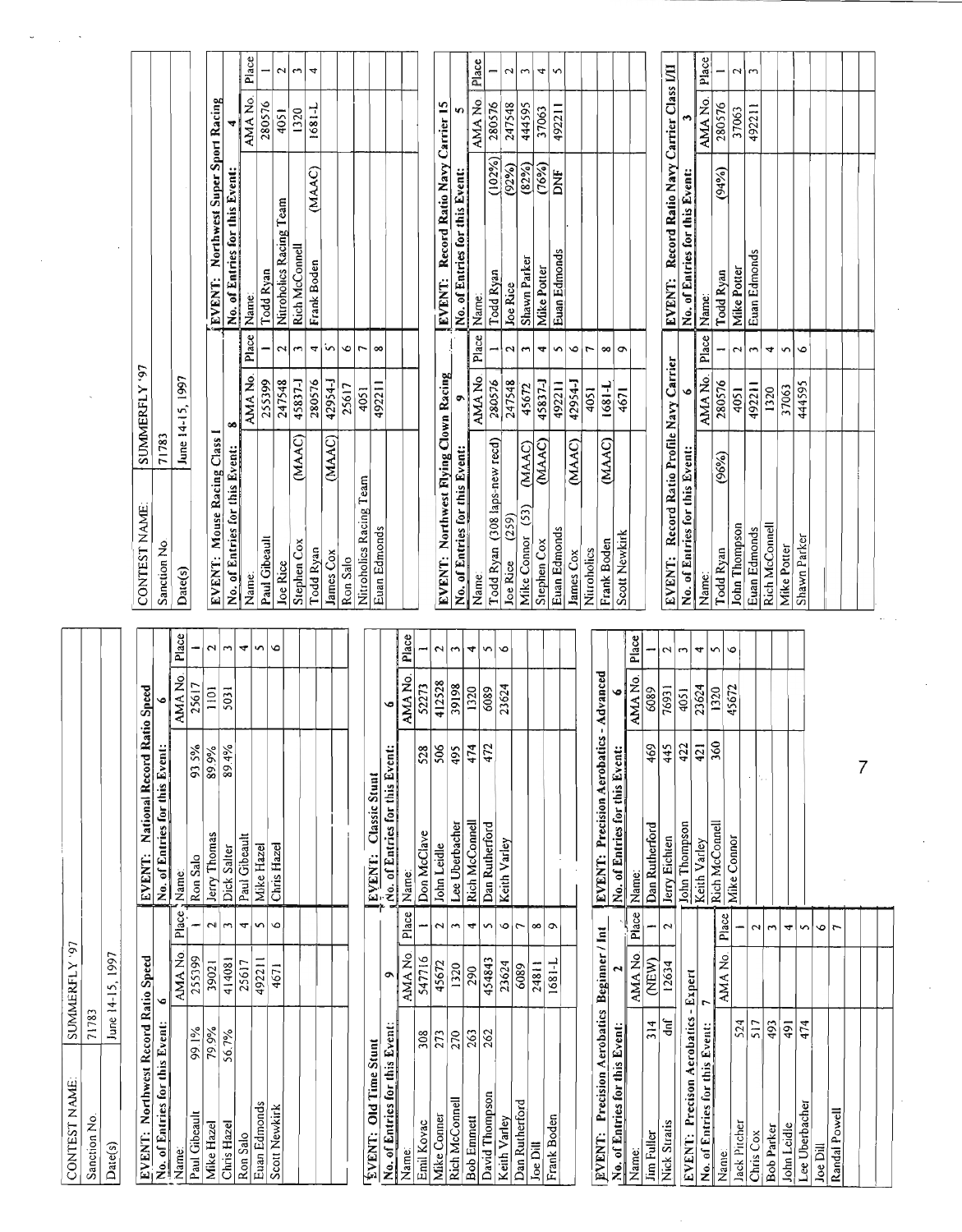## **Northwest Competition Records** . Record performances established between Northwest CL . modelers in sanctioned competition

We have a few new records to report since the last big Regionals issue. At the Skyraiders Summerfly Ron Salo blew through his old 'B' record by 10 mph. Over in the racing circle, Todd Ryan added three more laps to his Flying Clown Race mark. Two more speed records were set the following month at the Can-Am Speed Champs in Coquitlam, B.C. After years of trying, Chuck SChuette broke the 150 mph barrier in 21, bettering his old record by 5 mph with 152.87 mph. Paul Gibeault beat Chris Sackett's FAI mark by 1 mph with 176+. Congratulations, all!

| 1/2 A SPEED                                                                                                                                                                                                                                           | 99.78                                                                         | <b>BRUCE DUNCAN</b>                                                                                                                                                          | $5 - 29 - 94$                                                                                                                                                           | EUGENE, OREGON                                                                                                                                                                           |
|-------------------------------------------------------------------------------------------------------------------------------------------------------------------------------------------------------------------------------------------------------|-------------------------------------------------------------------------------|------------------------------------------------------------------------------------------------------------------------------------------------------------------------------|-------------------------------------------------------------------------------------------------------------------------------------------------------------------------|------------------------------------------------------------------------------------------------------------------------------------------------------------------------------------------|
| A SPEED<br><b>B SPEED</b><br><b>D SPEED</b><br><b>JET SPEED</b><br>FORMULA 40 SPEED<br>21 SPORT SPEED<br><b>FAI SPEED</b><br>1/2 A PROFILE PROTO ·<br>21 PROTO SPEED                                                                                  | 168.47<br>183.41<br>196.64<br>153.13<br>152.87<br>176.69<br>101.60<br>133.03  | RON SALO<br><b>BOB SPAHR</b><br><b>JERRY THOMAS</b><br><b>MARTY HIGGS</b><br>CHUCK SCHUETTE<br>PAUL GIBEAULT<br>CHUCK SCHUETTE<br>CHRIS SACKETT                              | $6 - 14 - 97$<br>$7 - 14 - 95$<br>$8 - 8 - 93$<br>$6 - 26 - 94$<br>$7 - 20 - 97$<br>$7 - 20 - 97$<br>$5 - 26 - 96$<br>$5 - 25 - 97$                                     | KENT, WASH.<br>RICHLAND, WASH.<br>RICHMOND, B.C.<br>RICHMOND, B.C.<br>COQUITLAM, B.C.<br>COQUITLAM, B.C.<br>ROSEBURG, OREGON<br>ROSEBURG, OREGON                                         |
| MOUSE RACE I-50 LAP<br>MOUSE RACE I-100 LAP<br>MOUSE RACE II -75 LAP<br>MOUSE RACE II -200 LAP<br>AMA SCALE RACE -70 LAP<br>AMA SCALE RACE -140 LAP<br>NW GOODYEAR -70 LAP<br>NW GOODYEAR -140 LAP<br>SLOW RAT RACE -70 LAP<br>SLOW RAT RACE -140 LAP | 2:31<br>4:42<br>3:40<br>10:00<br>3:25<br>7:47<br>4:12<br>8:01<br>3:10<br>6:38 | PAUL GIBEAULT<br><b>REMY DAWSON</b><br><b>DAVE GREEN</b><br>JAMES COX<br><b>MARTY HIGGS</b><br><b>JOE RICE</b><br>JOE RICE<br>JULIE RICE<br>HAZEL/THOMPSON<br>HAZEL/THOMPSON | $9 - 14 - 96$<br>$9 - 29 - 96$<br>$5 - 24 - 86$<br>$5 - 24 - 97$<br>$7 - 20 - 89$<br>$5 - 25 - 96$<br>$5 - 30 - 93$<br>$5 - 27 - 95$<br>$5 - 30 - 93$<br>$10 - 17 - 92$ | KENT, WASHINGTON<br>COQUITLAM, B.C.<br>EUGENE, OREGON<br>ROSEBURG, OREGON<br>RICHLAND, WASH.<br>ROSEBURG, OREGON<br>EUGENE, OREGON<br>EUGENE, OREGON<br>EUGENE, OREGON<br>EUGENE, OREGON |
| AMA RAT RACE -70 LAP<br>AMA RAT RACE -140 LAP<br>FAI TEAM RACE -100 LAP<br>FAI TEAM RACE -200 LAP<br>NW SPORT RACE -70 LAP<br>NW SPORT RACE -140 LAP<br>NW SUPER SPORT -70 LAP<br>NW SUPER SPORT-140 LAP<br>FLYING CLOWN RACE, LAPS:                  | ----<br>6:32<br>3:36<br>7:40<br>4:00<br>8:48<br>3:14<br>7:03<br>308           | HAZEL/THOMPSON<br>KNOPPI/McCOLLUM<br>KNOPPI/McCOLLUM<br><b>BRUCE DUNCAN</b><br><b>TODD RYAN</b><br>DAVE GREEN<br><b>DAVE GREEN</b><br>TODD RYAN                              | $-10 - 22 - 94$<br>$6 - 84$<br>$6 - 84$<br>$5 - 12 - 87$<br>$10 - 8 - 94$<br>$4 - 13 - 86$<br>$3 - 8 - 87$<br>$6 - 14 - 97$                                             | EUGENE, OREGON<br>SHANGHAI, CHINA<br>SHANGHAI, CHINA<br>RICHMOND, B.C.<br>RICHLAND, WASH.<br>PORTLAND, OREGON<br>PORTLAND, OREGON<br>KENT, WASH.                                         |
| <b>CLASS I CARRIER</b><br><b>CLASS II CARRIER</b><br>PROFILE CARRIER<br>.15 CARRIER                                                                                                                                                                   | 318.30<br>$-330.25$<br>314.00<br>224.19                                       | ROY BEERS<br>ORIN HUMPHRIES<br><b>TODD RYAN</b><br><b>ALAN OLSEN</b>                                                                                                         | $9 - 13 - 86$<br>$9 - 19 - 87$<br>$5 - 23 - 97$<br>$10 - 6 - 96$                                                                                                        | KENT, WASHINGTON<br>KENT, WASHINGTON<br>ROSEBURG, OREGON<br>RICHLAND, WASH.                                                                                                              |
| AMA ENDURANCE                                                                                                                                                                                                                                         | 18:37                                                                         | <b>WESLEY MULLENS</b>                                                                                                                                                        | $8 - 15 - 87$                                                                                                                                                           | KENT, WASHINGTON                                                                                                                                                                         |

records as of 8-01-97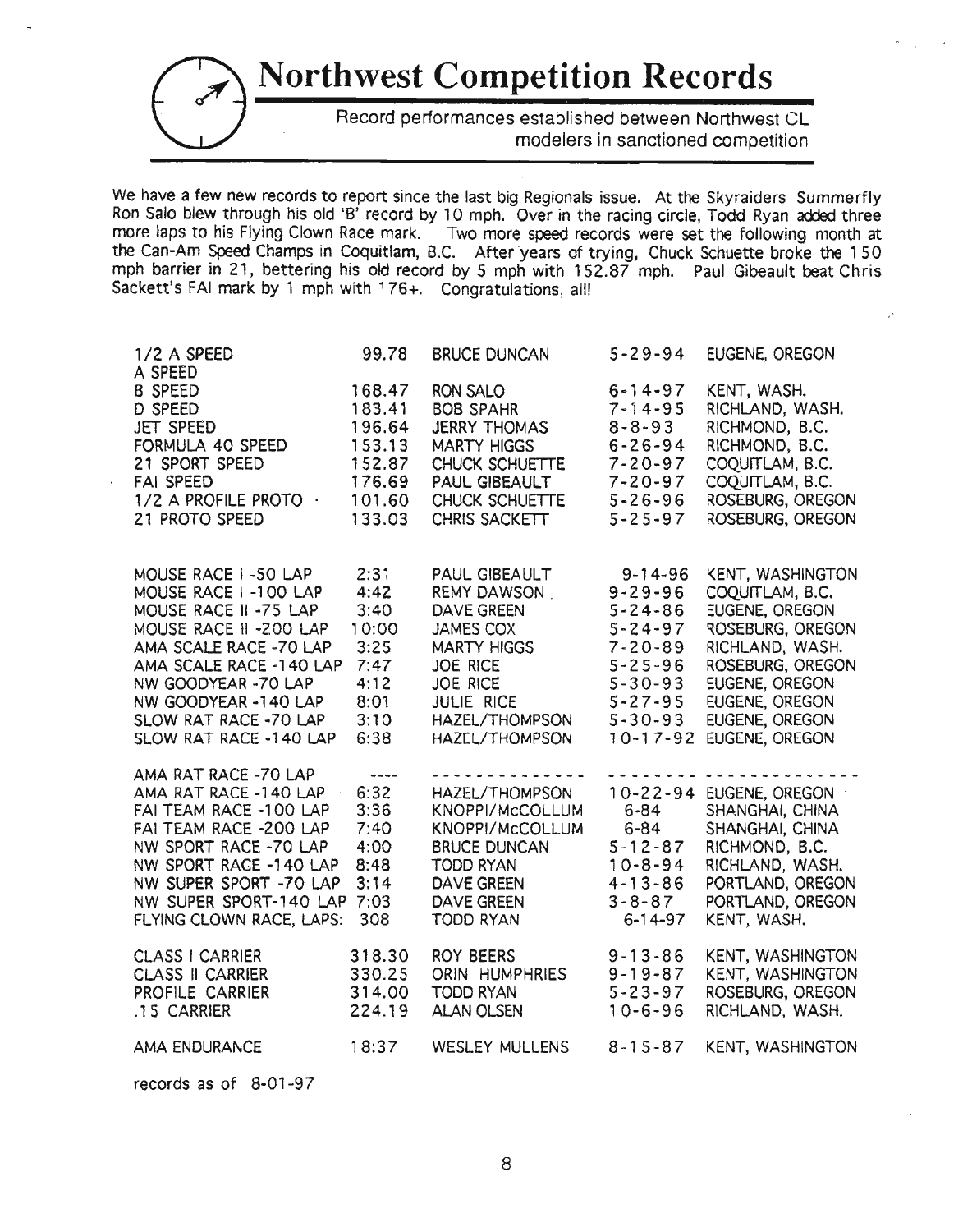# $R$  **AIDER**  $R$  **OUNDUP**

Washington State Controline Championships

September 13th and 14th, 1997

Boeing Space Center, Kent, Washington

Sponsored by the Seattle Skyraiders--- AMA Sanctioned

Flying site is at the Boeing Space Center, off S. 212th St in Kent Take Orillia Rd / S 188th exit East from 1-5, down the hill, approx 2 miles. Entrance is opposite KOA campground on S. 212th

|                           |                            | $S$ C H E D U L E:            |                         |                                  |                  |
|---------------------------|----------------------------|-------------------------------|-------------------------|----------------------------------|------------------|
| SATURDAY, September 13th: |                            |                               | SUNDAY, September 14th: |                                  |                  |
| 9:00 am                   | <b>MOUSE RACE I - JSO</b>  |                               | $9$ am $-4$ pm          | RECORD RATIO SPEED - NAT'L       |                  |
| $9 am - 4 pm$             | <b>COMBAT:</b>             | 1/2A                          | $9$ am- $4$ pm          | <b>RECORD RATIO SPEED - NW</b>   |                  |
|                           |                            | <b>VINTAGE DIESEL</b>         | $9$ am- $4$ pm          | <b>80 MPH COMBAT - CUTS ONLY</b> |                  |
| $9$ am-4 pm               | <b>CARRIER:</b>            | $9am - 4pm$<br><b>PROFILE</b> |                         | <b>PRECISION AEROBATICS:</b>     |                  |
|                           |                            | CLASS I / II,                 |                         | <b>BEGINNER / INTERMEDIATE</b>   |                  |
|                           |                            | <b>15 CARRIER</b>             |                         | <b>ADVANCED</b>                  |                  |
| $10:00$ am                | <b>OLD TIME STUNT</b>      |                               |                         | <b>EXPERT</b>                    |                  |
| $1:00$ pm                 | <b>CLASSIC STUNT</b>       |                               |                         |                                  |                  |
| ∥12:00 noon               | <b>NW SPORT RACE</b>       |                               | $10:00$ am              | ALL SCALE STATIC JUDGING         |                  |
| $1:00$ pm                 | <b>NW SUPER SPORT RACE</b> |                               | $11:00$ am              | <b>SCALE:</b>                    | <b>AMA SPORT</b> |
| $2:00$ pm                 | NW PDQ FLYING CLOWN RACE   |                               |                         |                                  | PROFILE SCALE    |

ALL EVENTS ARE JUNIOR - SENIOR - OPEN CLASS COMBINED THERE WILli BE1STand2NDPLACEAWARp~EORBESTJUNIORIN ANY EVENT . .. ... -..: ..•. ... .•. .. .•• •... •. . • ..:.. .. •.... •...... :.••: ..•. . ·.i· :::•..•.. :: ...:.::... ::•.: <::.:.::..::...

SATURDAY NIGHT DINNER WITH ALL CONTESTANTS INVITED

PLACE TO ANNOUNCED (SEE PROGRAM AT THE FLYING FIELD)

- 1. Registration is from 8:00 am until start of event, or Noon, whichever is earlier.
- 2. Entry fees: Sr I Open: \$10.00 first event, \$5.00 for each additional, \$20.00 max. (US Funds) Junior: \$5.00 total for all events
- 3. AMA or MAAC Membership is required of all participants and mechanics
- 4. AMA membership is available at registration.
- 5. AMA events are per 1996-97 Rule Book......KNOW THE RULES !!!!
- 6. Northwest Events to be per current NW rules. (Super Sport Race, Clown Racing)
- 7. SPEED: Separate entry fees apply to NW and National Record Ratio Events.
- 8. CARRIER: Multiple Entries allowed in each event, but separate entry fees apply to each entry.
- 9. ALL EVENTS TO BE FINISHED BY 4 PM ON SUNDAY
- 10. AWARDS PRESENTATION WILL BEGIN AT 4:30 PM ON SUNDAY.

For details, contact: Dave Gardner, C.D. (425) 226-9667 (eve), (425) 235-5190 (day) or fax (206) 226-2759